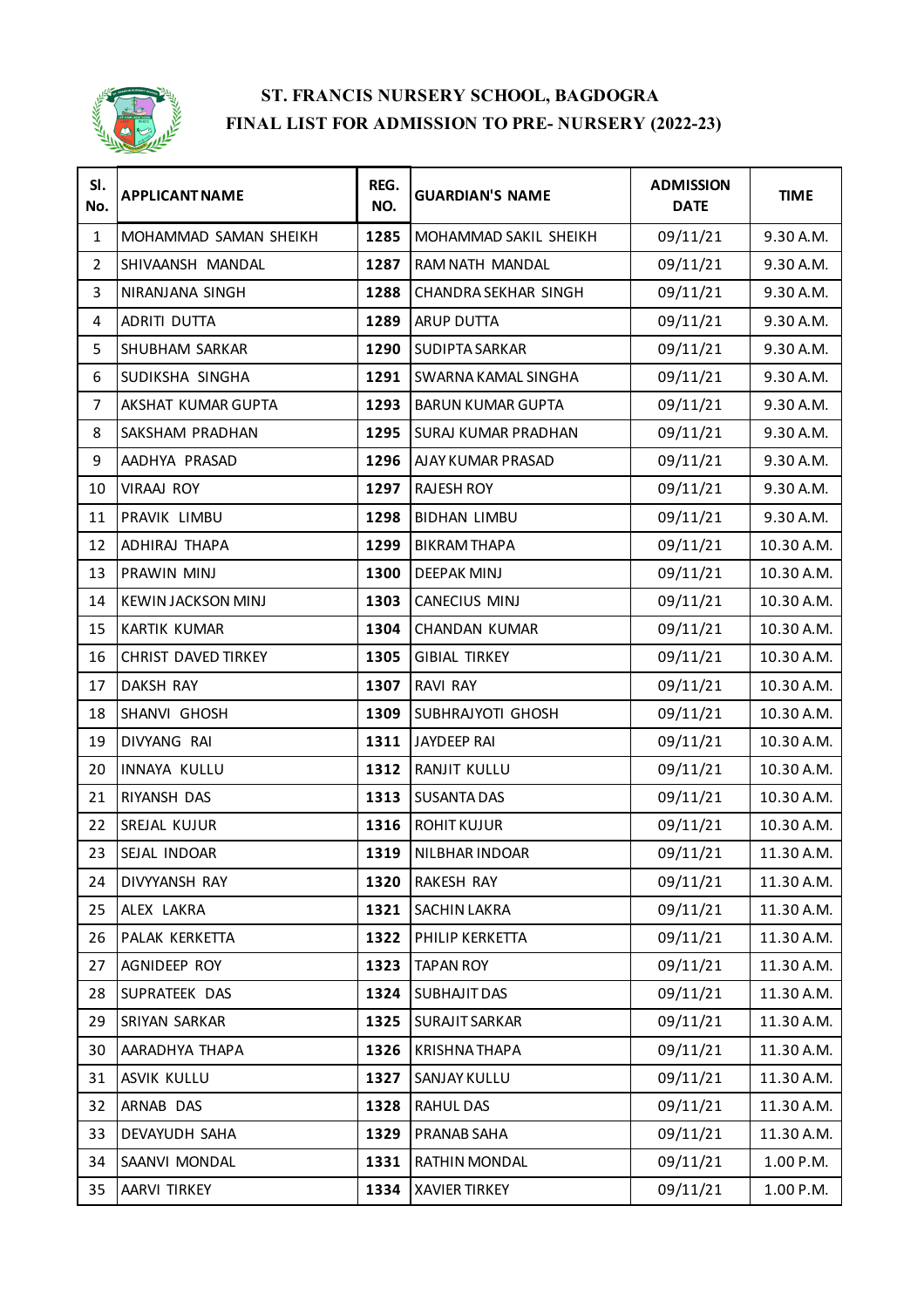

| SI.<br>No. | <b>APPLICANT NAME</b>    | REG.<br>NO. | <b>GUARDIAN'S NAME</b>    | <b>ADMISSION</b><br><b>DATE</b> | <b>TIME</b> |
|------------|--------------------------|-------------|---------------------------|---------------------------------|-------------|
| 36         | <b>REHAN GHOSH</b>       | 1335        | <b>AVIJIT GHOSH</b>       | 09/11/21                        | 1.00 P.M.   |
| 37         | ARADHYA GOPE             | 1336        | <b>AMIT GOPE</b>          | 09/11/21                        | 1.00 P.M.   |
| 38         | SHUBHRODEEP GHOSH        | 1337        | <b>AMIT GHOSH</b>         | 09/11/21                        | 1.00 P.M.   |
| 39         | ANANYA DARJEE            | 1338        | HARKA BAHADUR DARJEE      | 09/11/21                        | 1.00 P.M.   |
| 40         | AAYANSH SINGH            | 1339        | BAKUL CHANDRA SINGH       | 09/11/21                        | 1.00 P.M.   |
| 41         | AYUSHMAN GUPTA           | 1340        | <b>BIJAY GUPTA</b>        | 09/11/21                        | 1.00 P.M.   |
| 42         | NANDANI DAS              | 1341        | <b>TAPAN DAS</b>          | 09/11/21                        | 1.00 P.M.   |
| 43         | SAANVI BHAUMIK           | 1342        | SAUMEN BHAUMIK            | 09/11/21                        | 1.00 P.M.   |
| 44         | AARYAN SINHA             | 1343        | PRANAY KUMAR SINHA        | 09/11/21                        | 1.00 P.M.   |
| 45         | SHARNAM DUTRAJ           | 1346        | <b>SHAKTI DUTRAJ</b>      | 09/11/21                        | 1.00 P.M.   |
| 46         | ARYA DEY                 | 1349        | SUBHADEEP DEY             | 11/11/21                        | 9.30 A.M.   |
| 47         | <b>MAYRA EKKA</b>        | 1351        | <b>RAKESH EKKA</b>        | 11/11/21                        | 9.30 A.M.   |
| 48         | <b>BIJITENDRA GHOSH</b>  | 1352        | <b>BIPLAB JYOTI GHOSH</b> | 11/11/21                        | 9.30 A.M.   |
| 49         | SANJIBAN MONDAL          | 1355        | SUSHOVAN MONDAL           | 11/11/21                        | 9.30 A.M.   |
| 50         | <b>ADVIK TIRKEY</b>      | 1356        | <b>ESRAIL TIRKEY</b>      | 11/11/21                        | 9.30 A.M.   |
| 51         | ADDHYANSH DUTTA          | 1358        | <b>SUBASHIS DUTTA</b>     | 11/11/21                        | 9.30 A.M.   |
| 52         | ANKUSH EKKA              | 1360        | <b>RATAN EKKA</b>         | 11/11/21                        | 9.30 A.M.   |
| 53         | AVIDIPTO MAJUMDER        | 1361        | ARINDAM MAJUMDER          | 11/11/21                        | 9.30 A.M.   |
| 54         | OBVHENDU GHOSH           | 1363        | <b>ABHIJIT GHOSH</b>      | 11/11/21                        | 9.30 A.M.   |
| 55         | SNEHANSH MALLICK         | 1365        | <b>SANMOY MALLICK</b>     | 11/11/21                        | 9.30 A.M.   |
| 56         | <b>REANNA ANCY LAKRA</b> | 1367        | RANJIT LAKRA              | 11/11/21                        | 9.30 A.M.   |
| 57         | SRIYANKA MITRA           | 1368        | <b>SUMIT MITRA</b>        | 11/11/21                        | 10.30 A.M.  |
| 58         | <b>BHIBHAB SUNAR</b>     | 1371        | <b>ASHWIN SUNAR</b>       | 11/11/21                        | 10.30 A.M.  |
| 59         | <b>SHREYAN DAS</b>       | 1372        | <b>RATAN DAS</b>          | 11/11/21                        | 10.30 A.M.  |
| 60         | RONAK XAXA               | 1373        | RABI XAXA                 | 11/11/21                        | 10.30 A.M.  |
| 61         | AARVI GHOSH              | 1374        | ARINDAM GHOSH             | 11/11/21                        | 10.30 A.M.  |
| 62         | YASH EKKA                | 1376        | <b>ANIL EKKA</b>          | 11/11/21                        | 10.30 A.M.  |
| 63         | ADVIK THAPA              | 1377        | <b>GOVIND THAPA</b>       | 11/11/21                        | 10.30 A.M.  |
| 64         | <b>DENIS MINJ</b>        | 1379        | PANKRASISH MINJ           | 11/11/21                        | 10.30 A.M.  |
| 65         | KAYAN CHAKRABORTY        | 1381        | AMIT CHAKRABORTY          | 11/11/21                        | 10.30 A.M.  |
| 66         | AKRITI BARUA             | 1382        | TUSHAR TIRTHA BARUA       | 11/11/21                        | 10.30 A.M.  |
| 67         | SAPTARSHI DUTTA          | 1385        | SWARAJ KUMAR DUTTA        | 11/11/21                        | 10.30 A.M.  |
| 68         | AARIN SANA TOPPO         | 1388        | MANDEEP TOPPO             | 11/11/21                        | 11.30 A.M.  |
| 69         | NUBAID ALI               | 1391        | <b>AKRAM ALI</b>          | 11/11/21                        | 11.30 A.M.  |
| 70         | NANDINI YADAV            | 1392        | HEM SAGAR YADAV           | 11/11/21                        | 11.30 A.M.  |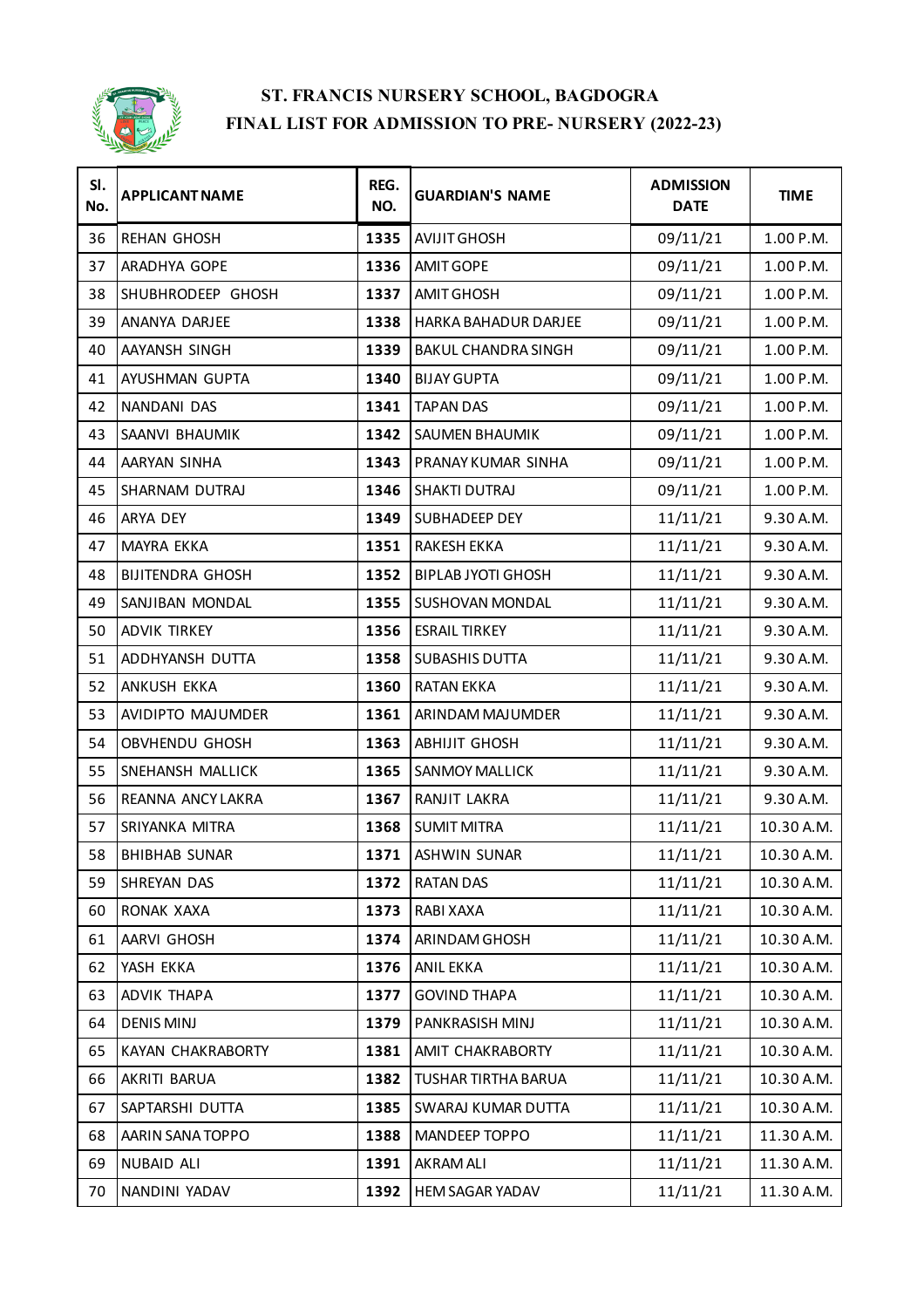

| SI.<br>No. | <b>APPLICANT NAME</b>    | REG.<br>NO. | <b>GUARDIAN'S NAME</b>     | <b>ADMISSION</b><br><b>DATE</b> | <b>TIME</b> |
|------------|--------------------------|-------------|----------------------------|---------------------------------|-------------|
| 71         | <b>AYAN SINGHA</b>       | 1394        | <b>HARIPADA SINGHA</b>     | 11/11/21                        | 11.30 A.M.  |
| 72         | DEVANGSHI HALDER         | 1395        | <b>DULAL HALDER</b>        | 11/11/21                        | 11.30 A.M.  |
| 73         | SOURIK NAG               | 1400        | SUBHANKAR NAG              | 11/11/21                        | 11.30 A.M.  |
| 74         | RUHI ORAON               | 1402        | <b>SANJAY ORAON</b>        | 11/11/21                        | 11.30 A.M.  |
| 75         | PRASHANSA SHARMA         | 1403        | <b>BIRACHANA THAPA</b>     | 11/11/21                        | 11.30 A.M.  |
| 76         | AARADHYA TIRKEY          | 1404        | <b>ANIL TIRKEY</b>         | 11/11/21                        | 11.30 A.M.  |
| 77         | NIKKI TIGGA              | 1408        | NIT KUMAR TIGGA            | 11/11/21                        | 11.30 A.M.  |
| 78         | AADRITI GHOSH            | 1410        | <b>MADAN GHOSH</b>         | 11/11/21                        | 11.30 A.M.  |
| 79         | PURUSHOTTAM BARMAN       | 1411        | DARPA BARMAN               | 11/11/21                        | 1.00 P.M.   |
| 80         | AVIAN SOLACE HERENZ      | 1413        | <b>AVATAR ANAND HERENZ</b> | 11/11/21                        | 1.00 P.M.   |
| 81         | RISHIKA ROY              | 1415        | <b>SURYA KUMAR ROY</b>     | 11/11/21                        | 1.00 P.M.   |
| 82         | SWARNABHI RAY            | 1416        | <b>BIMAL RAY</b>           | 11/11/21                        | 1.00 P.M.   |
| 83         | APEKSHA UPADHYA          | 1419        | SANJIB UPADHYA             | 11/11/21                        | 1.00 P.M.   |
| 84         | PRANIKA KARKI            | 1420        | PRITHA BAHADUR KARKI       | 11/11/21                        | 1.00 P.M.   |
| 85         | AARADHYA GHOSH           | 1422        | AMIT KUMAR GHOSH           | 11/11/21                        | 1.00 P.M.   |
| 86         | NAISHA PRASAD            | 1423        | AJAY PRASAD                | 11/11/21                        | 1.00 P.M.   |
| 87         | TSULTRIM BHUTIA          | 1426        | MINKET SHERPA              | 11/11/21                        | 1.00 P.M.   |
| 88         | <b>SHINE KUJUR</b>       | 1428        | SURESH KUJUR               | 11/11/21                        | 1.00 P.M.   |
| 89         | TANVIKA BISWAS           | 1430        | SOUMYADEEP BISWAS          | 11/11/21                        | 1.00 P.M.   |
| 90         | DEVANSH SUBBA            | 1433        | DIWASH SUBBA               | 12/11/21                        | 9.30 A.M.   |
| 91         | PRANAY LIMBU             | 1434        | ASHOK LIMBU                | 12/11/21                        | 9.30 A.M.   |
| 92         | ZAIRA MEHDI              | 1436        | <b>MEHDI HUSSAIN</b>       | 12/11/21                        | 9.30 A.M.   |
| 93         | MAHIRA GAUSUL            | 1438        | MOHAMMAD GAUSUL            | 12/11/21                        | 9.30 A.M.   |
| 94         | <b>FAHMEED KALAM</b>     | 1440        | KALAMUDDIN MOLLA           | 12/11/21                        | 9.30 A.M.   |
| 95         | SUKRITI GHOSH            | 1441        | RANA GHOSH                 | 12/11/21                        | 9.30 A.M.   |
| 96         | ANSHUK BHADRA            | 1442        | <b>BIPLAB BHADRA</b>       | 12/11/21                        | 9.30 A.M.   |
| 97         | RUDRA MONDAL             | 1443        | CHIRANJIT MONDAL           | 12/11/21                        | 9.30 A.M.   |
| 98         | ADITRI GHOSH             | 1444        | AMITAVA GHOSH              | 12/11/21                        | 9.30 A.M.   |
| 99         | DHRUBALINA GHOSH         | 1447        | <b>BISWADEEP GHOSH</b>     | 12/11/21                        | 9.30 A.M.   |
| 100        | <b>IRISH MINJ</b>        | 1448        | <b>SUDIP MINJ</b>          | 12/11/21                        | 9.30 A.M.   |
| 101        | MAANVI SHARMA            | 1450        | MANJU CHHETRI              | 12/11/21                        | 10.30 A.M.  |
|            | 102 JAYASHIS GHOSH       | 1451        | PALASH GHOSH               | 12/11/21                        | 10.30 A.M.  |
| 103        | <b>SHRESTHA DAS</b>      | 1454        | SANDEEP DAS                | 12/11/21                        | 10.30 A.M.  |
| 104        | <b>ANCY CRYSTAL BECK</b> | 1455        | ALDRIN BECK                | 12/11/21                        | 10.30 A.M.  |
|            | 105 PARTHA DAS           | 1456        | <b>RATAN DAS</b>           | 12/11/21                        | 10.30 A.M.  |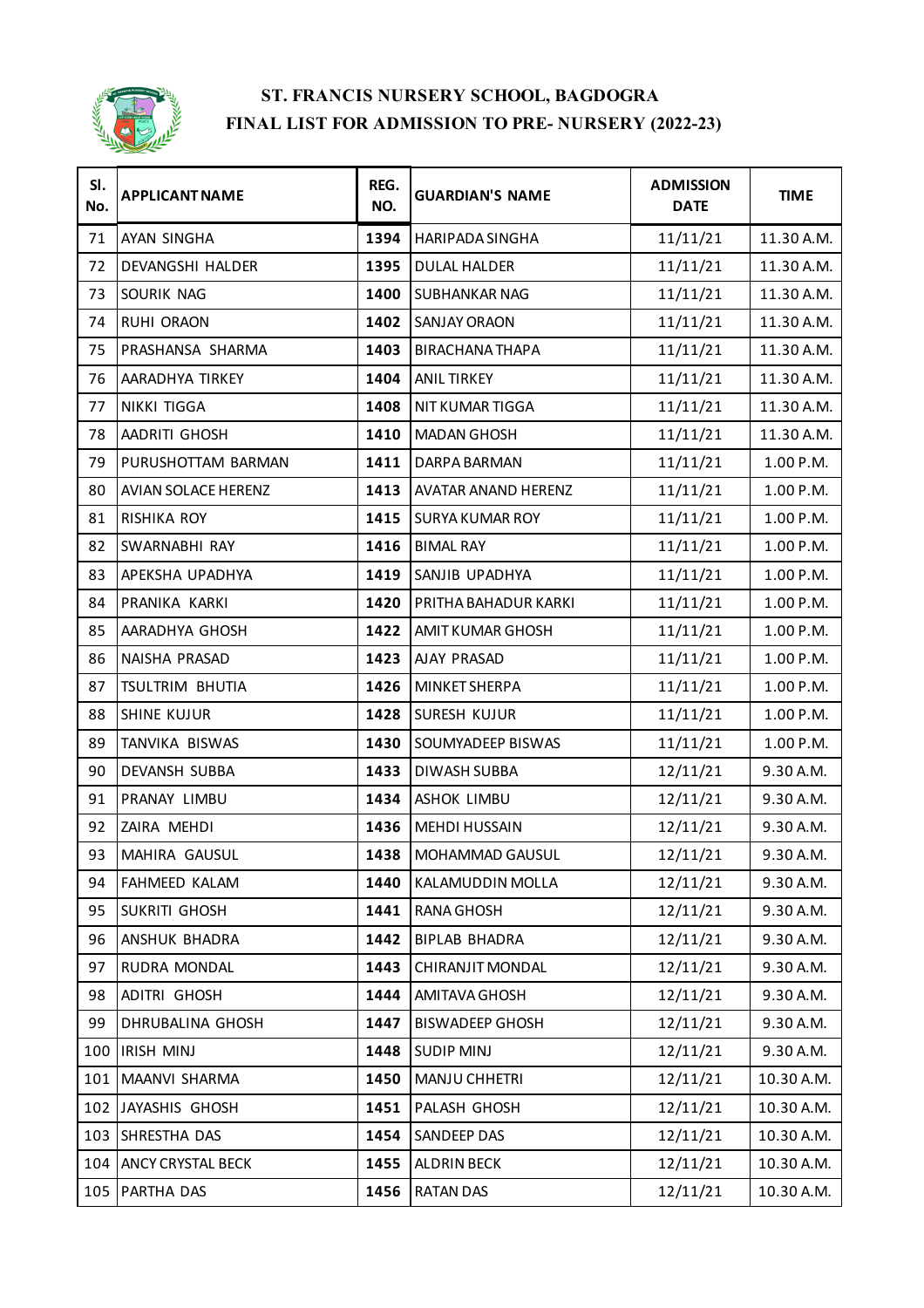

| SI.<br>No. | <b>APPLICANT NAME</b>     | REG.<br>NO. | <b>GUARDIAN'S NAME</b> | <b>ADMISSION</b><br><b>DATE</b> | <b>TIME</b> |
|------------|---------------------------|-------------|------------------------|---------------------------------|-------------|
|            | 106 SIDDHARTHA MONDAL     | 1457        | SANJIB MONDAL          | 12/11/21                        | 10.30 A.M.  |
| 107        | SHAHNAZ PARVEEN           | 1459        | KAMAL HUSSAIN          | 12/11/21                        | 10.30 A.M.  |
|            | 108 DIYANSH KAR           | 1460        | SUDIPTA GHOSH          | 12/11/21                        | 10.30 A.M.  |
| 109        | ABIMANNU SAHA             | 1461        | SANTHANU SAHA          | 12/11/21                        | 10.30 A.M.  |
|            | 110 ADHVIK SAHA           | 1462        | <b>RATAN SAHA</b>      | 12/11/21                        | 10.30 A.M.  |
|            | 111 SHREYA GUPTA          | 1463        | ASHA GUPTA             | 12/11/21                        | 10.30 A.M.  |
|            | 112 TANISHA GHOSH         | 1468        | DEBABROTO GHOSH        | 12/11/21                        | 11.30 A.M.  |
| 113        | <b>VIVAAN PADHI</b>       | 1469        | PROF. LAXMIKANTA PADHI | 12/11/21                        | 11.30 A.M.  |
|            | 114 PARIDHI RABIDAS       | 1470        | SUNIL RABIDAS          | 12/11/21                        | 11.30 A.M.  |
|            | 115 MEHER ANSARI          | 1473        | PARWEZ ANSARI          | 12/11/21                        | 11.30 A.M.  |
|            | 116 SAANVI KUMARI         | 1475        | SANTOSH KUMAR          | 12/11/21                        | 11.30 A.M.  |
| 117        | SREEJON SINGHA            | 1476        | SANJOY SINGHA          | 12/11/21                        | 11.30 A.M.  |
|            | 118 SHIVANSH KUMAR        | 1477        | <b>ANAND KUMAR</b>     | 12/11/21                        | 11.30 A.M.  |
|            | 119 SHIVANSH SHARMA       | 1479        | NAWRAJ SHARMA          | 12/11/21                        | 11.30 A.M.  |
|            | 120 VRITIKA DEY           | 1480        | <b>ASHOK DEY</b>       | 12/11/21                        | 11.30 A.M.  |
|            | 121 AADVIK SINGHA         | 1481        | <b>RAJIB SINGHA</b>    | 12/11/21                        | 11.30 A.M.  |
|            | 122 OUSHNIK GHOSH         | 1483        | <b>BISWADEEP GHOSH</b> | 12/11/21                        | 11.30 A.M.  |
|            | 123 RUPRAJ ROY            | 1484        | SUJAL ROY              | 12/11/21                        | 1.00 P.M.   |
|            | 124 MRIHAN SAHA           | 1485        | NANDAGOPAL SAHA        | 12/11/21                        | 1.00 P.M.   |
|            | 125 SHREYANVI PRADHAN     | 1486        | SHYAM KUMAR PRADHAN    | 12/11/21                        | 1.00 P.M.   |
|            | 126 SHRESHTHA MALLICK     | 1491        | RAJKIRAN MALLICK       | 12/11/21                        | 1.00 P.M.   |
| 127        | RAINA PODDAR              | 1494        | <b>NARESH PODDAR</b>   | 12/11/21                        | 1.00 P.M.   |
|            | 128 ATHARV SINGH          | 1497        | JAY PRAKASH SINGH      | 12/11/21                        | 1.00 P.M.   |
|            | 129 ADRIJA TALAPATRA      | 1499        | <b>BAPPA TALAPATRA</b> | 12/11/21                        | 1.00 P.M.   |
|            | 130 SAANVI GHOSH          | 1501        | HIMADRI GHOSH          | 12/11/21                        | 1.00 P.M.   |
|            | 131 DHRUVA GHOSH          | 1503        | <b>BINAY GHOSH</b>     | 12/11/21                        | 1.00 P.M.   |
|            | 132 SAANVI MUKHERJEE      | 1505        | MITHUN MUKHERJEE       | 12/11/21                        | 1.00 P.M.   |
|            | 133 ADHRIT PRADHAN        | 1507        | NANDU PARDHAN          | 12/11/21                        | 1.00 P.M.   |
|            | 134 PRATIK SINGHA         | 1508        | SURESH CHANDRA SINGHA  | 13/11/21                        | 9.30 A.M.   |
|            | 135 SERIN LAKRA           | 1510        | SIKANDAR LAKRA         | 13/11/21                        | 9.30 A.M.   |
| 136        | BHAGYASHRI SINGHA         | 1512        | JAGADISH SINGHA        | 13/11/21                        | 9.30 A.M.   |
| 137        | AAVYA RAI                 | 1513        | VINOD KUMAR RAI        | 13/11/21                        | 9.30 A.M.   |
| 138        | <b>SNEHANSH KUMAR RAM</b> | 1515        | SAROJ KUMAR RAM        | 13/11/21                        | 9.30 A.M.   |
| 139        | KIARA SARKAR              | 1516        | SHIBU SARKAR           | 13/11/21                        | 9.30 A.M.   |
|            | 140 FAIZAN HASAN          | 1517        | <b>MEER HASAN</b>      | 13/11/21                        | 9.30 A.M.   |